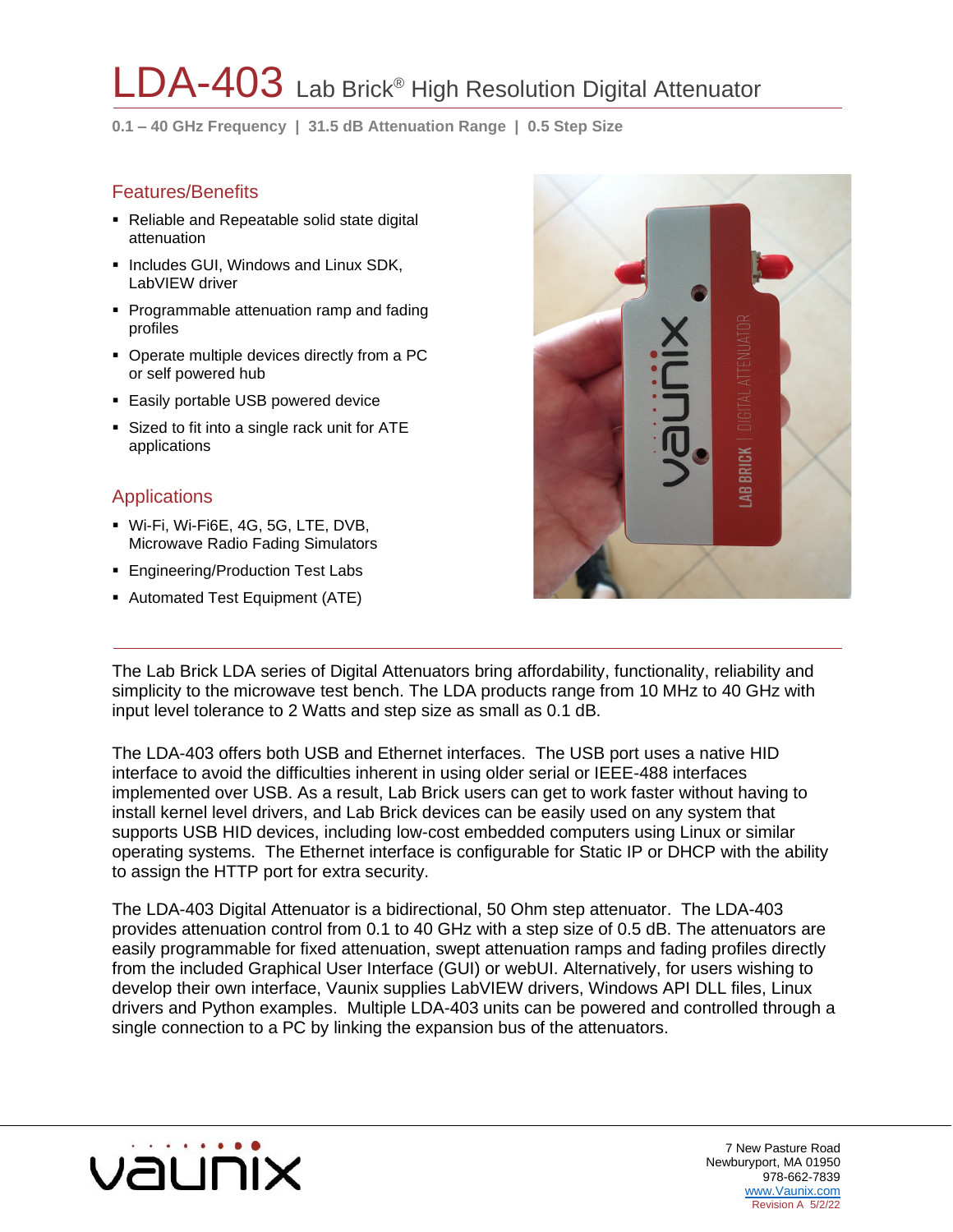## **LDA-403 Specifications**

| <b>Parameter</b>                 | <b>Test Conditions</b> | Min  | Typ            | <b>Max</b> |
|----------------------------------|------------------------|------|----------------|------------|
| <b>Frequency Range (GHz)</b>     |                        | 0.1  |                | 40         |
| Impedance $(\Omega)$             |                        |      | 50             |            |
| <b>Attenuation Range (dB)</b>    |                        | 31.5 |                |            |
| Step Size (dB)                   |                        | 0.5  |                |            |
|                                  | $< 6$ GHz              |      | 3              |            |
|                                  | $<$ 12 GHz             |      | 4              |            |
| <b>Insertion Loss (dB)</b>       | $< 20$ GHz             |      | 5              |            |
|                                  | $<$ 30 GHz             |      | $\overline{7}$ |            |
|                                  | $<$ 40 GHz             |      | 9.5            |            |
|                                  | $< 6$ GHz              |      | $\mathbf{1}$   |            |
|                                  | $<$ 12 GHz             |      | 1.5            |            |
| <b>Attenuation Accuracy (dB)</b> | $< 20$ GHz             |      | $\overline{2}$ |            |
|                                  | $<$ 30 GHz             |      | $\overline{2}$ |            |
|                                  | $<$ 40 GHz             |      | $\overline{3}$ |            |
| <b>Switching Speed (ns)</b>      | 10 - 90% RF            |      | 35             |            |
| Maximum Input Level (dBm)        | Port 1                 |      | 24             |            |
| (Average Power - hot switching)  | Port 2                 |      | 15             |            |
| Input IP3 (dBm)                  |                        |      | 50             |            |
|                                  | $< 6$ GHz              |      | 1.25:1         |            |
|                                  | $<$ 12 GHz             |      | 1.25:1         |            |
| <b>VSWR</b>                      | $< 20$ GHz             |      | 1.5:1          |            |
|                                  | $<$ 30 GHz             |      | 2.0:1          |            |
|                                  | $<$ 40 GHz             |      | 2.4:1          |            |

| <b>Parameter</b>            | <b>Test Conditions/Notes</b>                                                                                |                                                            |  |  |  |  |
|-----------------------------|-------------------------------------------------------------------------------------------------------------|------------------------------------------------------------|--|--|--|--|
| <b>Power Requirements</b>   | From the USB connection                                                                                     | +5 VDC<br>100 mA                                           |  |  |  |  |
| Environmental               | <b>Operating Temperature</b>                                                                                | -30 °C to +50 °C                                           |  |  |  |  |
|                             | Relative Humidity (non-condensing)                                                                          | < 95%                                                      |  |  |  |  |
|                             | Power                                                                                                       | USB Type $C$ – female                                      |  |  |  |  |
| <b>Physical Connections</b> | Control                                                                                                     | USB/Ethernet                                               |  |  |  |  |
|                             | <b>RF Connectors</b>                                                                                        | $2.92$ mm – female                                         |  |  |  |  |
| <b>Operating Modes</b>      | <b>Manual Attenuation Control</b><br>Swept Attenuation - uni/bi directional<br>- one time/repeat<br>Profile |                                                            |  |  |  |  |
|                             | Size                                                                                                        | 4.27 x 1.97 x 0.86 inches<br>108.5 x 50 x 21.8 millimeters |  |  |  |  |
| <b>Mechanical</b>           | Weight                                                                                                      | 0.4 pounds<br>182 grams                                    |  |  |  |  |

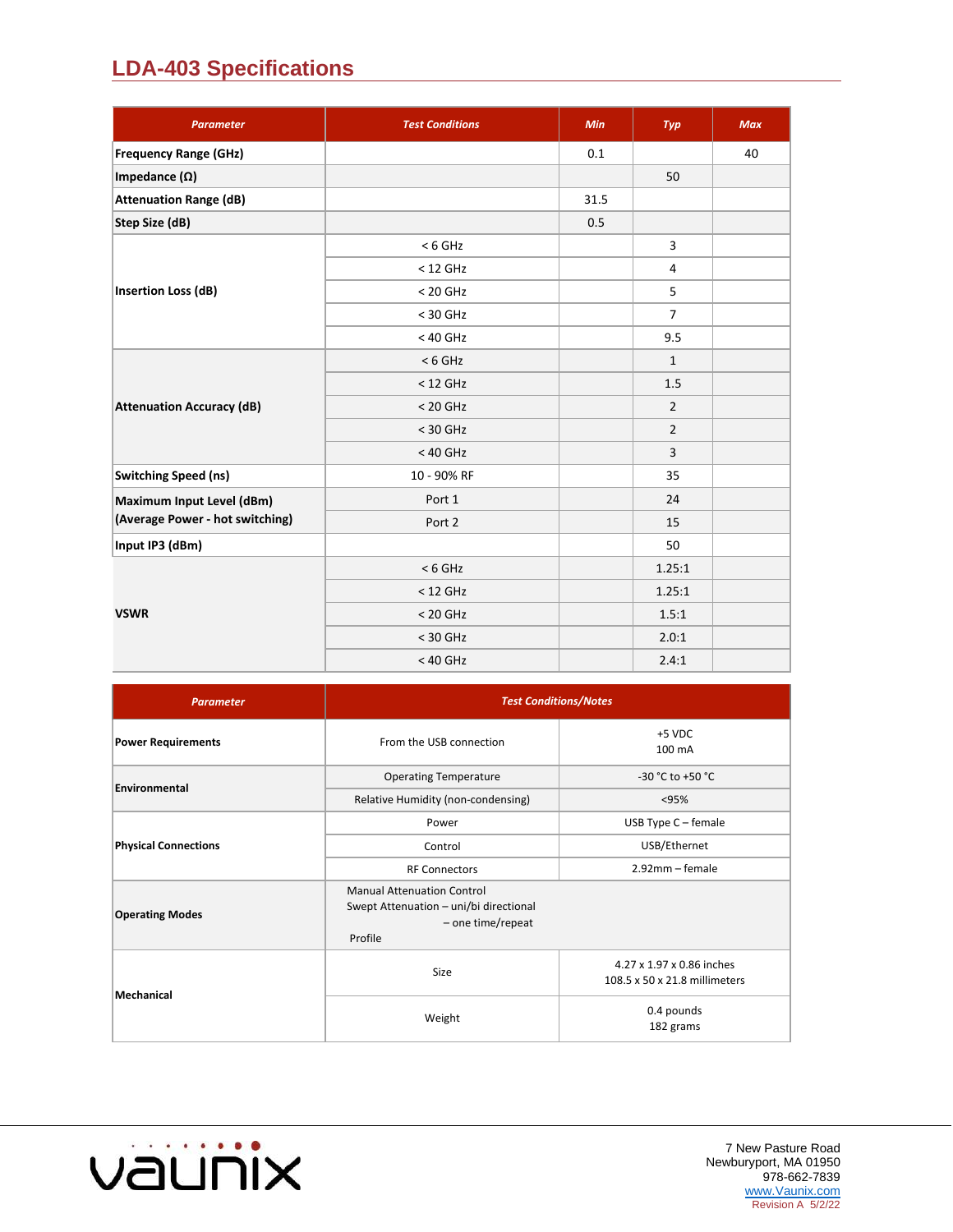## **LDA-403 Performance Plots**







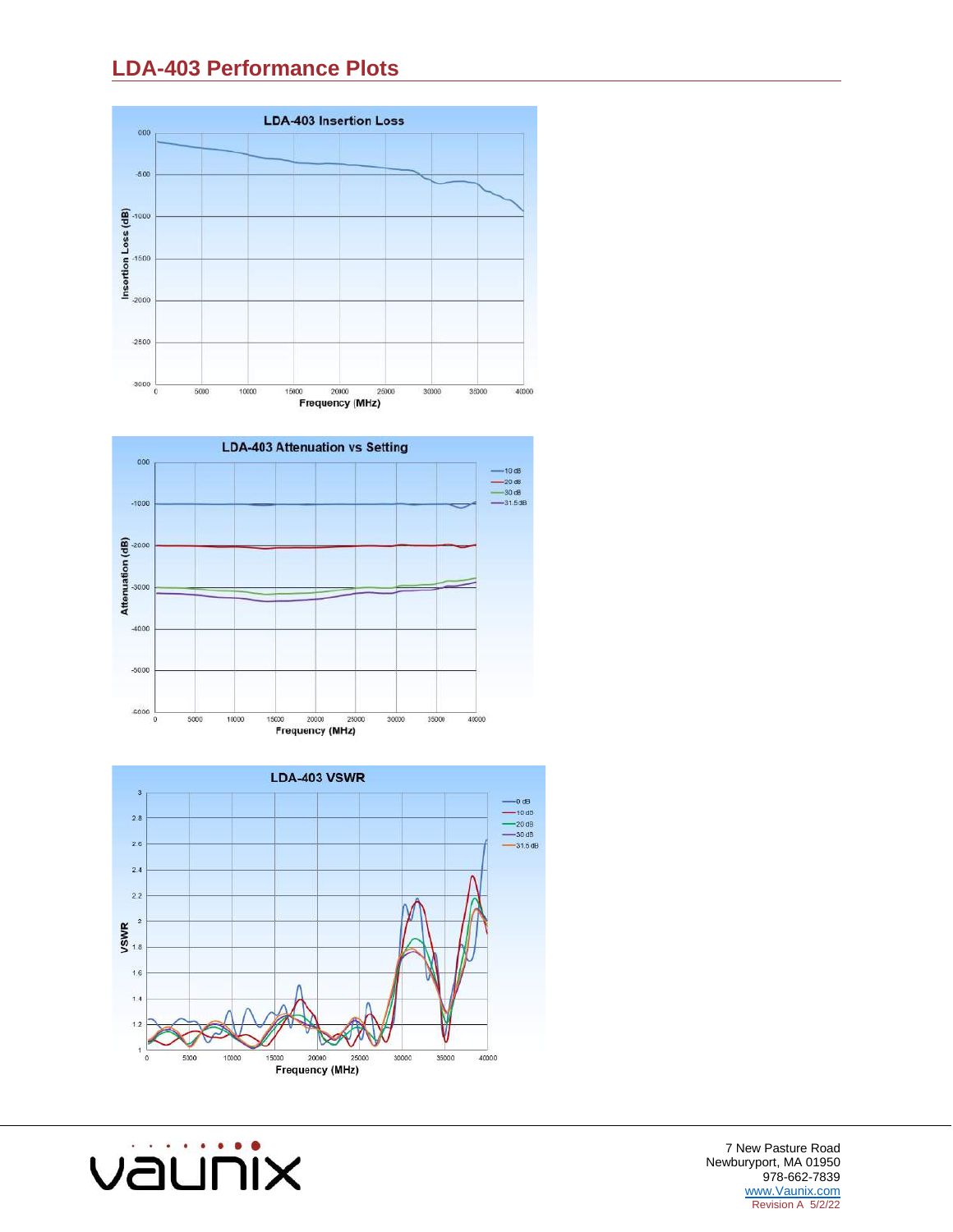